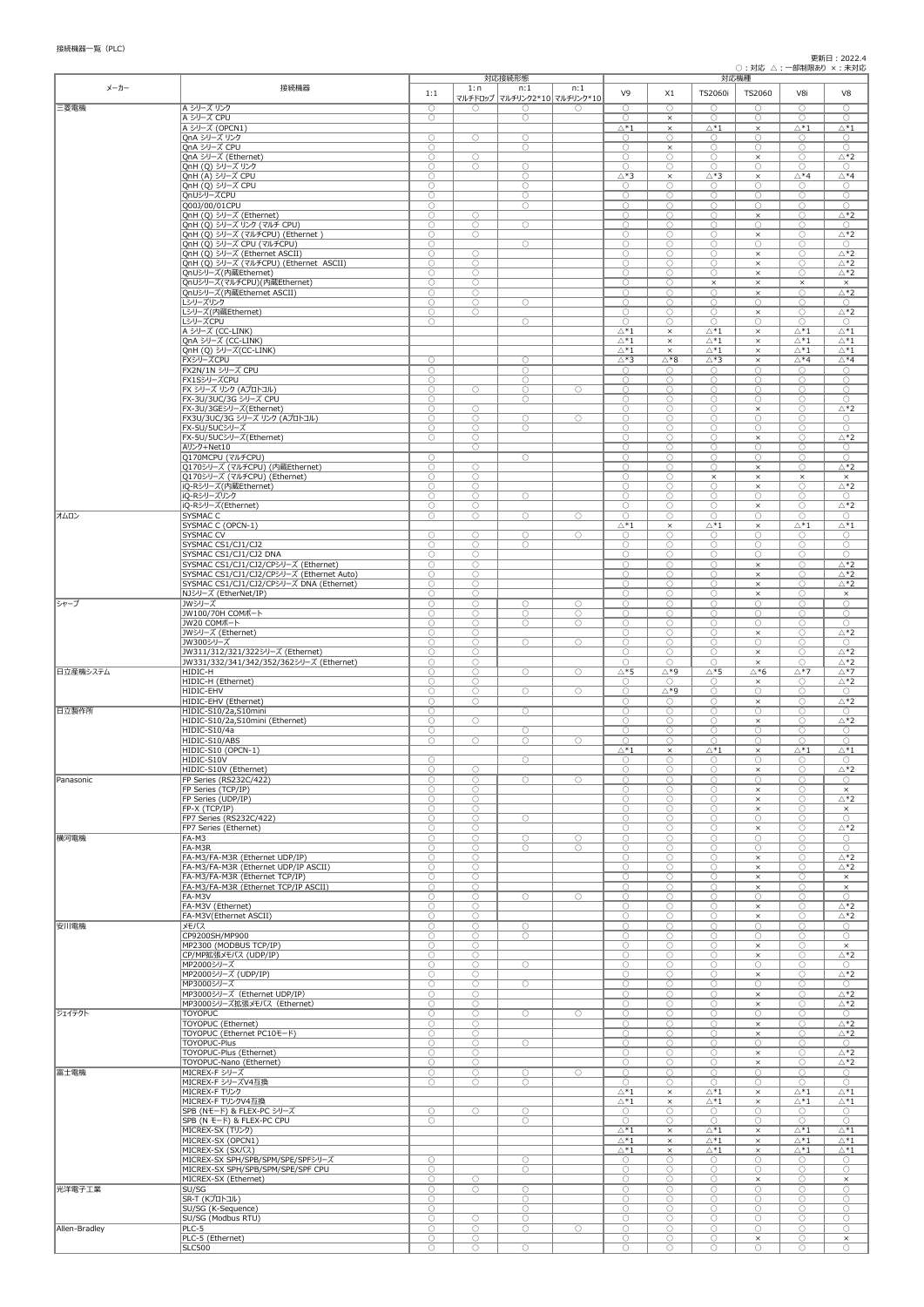## 更新日:2022.4

○:対応 △:一部制限あり ×:未対応

| メーカー                       | 接続機器                                                                       | 対応接続形態                   |                          |                                     | 対応機種                     |                              |                          |                                           |                          |                              |                                      |
|----------------------------|----------------------------------------------------------------------------|--------------------------|--------------------------|-------------------------------------|--------------------------|------------------------------|--------------------------|-------------------------------------------|--------------------------|------------------------------|--------------------------------------|
|                            |                                                                            | 1:1                      | 1:n                      | n:1<br>マルチドロップ マルチリンク2*10 マルチリンク*10 | n:1                      | V <sub>9</sub>               | X1                       | TS2060i                                   | TS2060                   | V8i                          | V8                                   |
| Allen-Bradley              | SLC500 (Ethernet TCP/IP)                                                   | $\bigcirc$               | $\bigcirc$               |                                     |                          | $\bigcirc$                   | $\bigcirc$               | $\bigcirc$                                | $\times$                 | $\bigcirc$                   | $\times$                             |
|                            | NET-ENI (SLC500 Ethernet TCP/IP)                                           | $\bigcirc$               | $\bigcirc$               |                                     |                          | $\bigcirc$                   | $\bigcirc$               | $\bigcirc$                                | $\times$                 | $\bigcirc$                   | $\times$                             |
|                            | NET-ENI (MicroLogix Ethernet TCP/IP)                                       | $\bigcirc$               | $\bigcirc$               |                                     |                          | $\bigcirc$                   | $\bigcirc$               | $\bigcirc$                                | $\times$                 | $\bigcirc$                   | $\times$                             |
|                            | Micro Logix<br>Micro Logix (Ethernet TCP/IP)                               | $\bigcirc$<br>$\bigcirc$ | $\bigcirc$<br>$\bigcirc$ | $\bigcirc$                          |                          | $\bigcirc$<br>$\bigcirc$     | $\bigcirc$<br>$\bigcirc$ | $\bigcirc$<br>$\bigcirc$                  | $\bigcirc$<br>$\times$   | $\bigcirc$<br>$\bigcirc$     | $\bigcirc$<br>$\times$               |
|                            | Control Logix / Compact Logix                                              | $\bigcirc$               |                          | $\bigcirc$                          |                          | $\bigcirc$                   | $\bigcirc$               | $\bigcirc$                                | $\bigcirc$               | $\bigcirc$                   | $\bigcirc$                           |
|                            | Control Logix / Compact Logix タグ                                           | $\bigcirc$               |                          | $\bigcirc$                          |                          | $\bigcirc$                   | $\bigcirc$               | $\bigcirc$                                | $\bigcirc$               | $\bigcirc$                   | $\bigcirc$                           |
|                            | Control Logix / Compact Logix (Ethernet)                                   | $\bigcirc$               | $\bigcirc$               |                                     |                          | $\bigcirc$                   | $\bigcirc$               | $\bigcirc$                                | $\times$                 | $\bigcirc$                   | $\times$                             |
|                            | Control Logix / Compact Logix 9グ (Ethernet TCP/IP)<br>Micro800 Controllers | $\bigcirc$<br>$\bigcirc$ | $\bigcirc$               | $\bigcirc$                          |                          | $\bigcirc$<br>$\bigcirc$     | $\bigcirc$<br>$\bigcirc$ | $\bigcirc$<br>$\bigcirc$                  | $\times$<br>$\bigcirc$   | $\bigcirc$<br>$\bigcirc$     | $\times$<br>$\bigcirc$               |
|                            | Micro800 Controllers タグ                                                    | $\bigcirc$               |                          | $\bigcirc$                          |                          | $\bigcirc$                   | $\bigcirc$               | $\bigcirc$                                | $\bigcirc$               | $\bigcirc$                   | $\bigcirc$                           |
|                            | Micro800 Controllers (Ethernet TCP/IP)                                     | $\bigcirc$               | $\bigcirc$               |                                     |                          | $\bigcirc$                   | $\bigcirc$               | $\bigcirc$                                | $\times$                 | $\bigcirc$                   | $\times$                             |
|                            | Micro800 Controllers 9グ (Ethernet TCP/IP)                                  | $\bigcirc$               | $\bigcirc$               |                                     |                          | $\bigcirc$                   | $\bigcirc$               | $\bigcirc$                                | $\times$                 | $\bigcirc$                   | $\times$                             |
| <b>GE Fanuc</b>            | 90シリーズ<br>90シリーズ (SNP-X)                                                   | $\bigcirc$<br>$\bigcirc$ | $\bigcirc$               | $\bigcirc$<br>$\bigcirc$            |                          | $\bigcirc$<br>$\bigcirc$     | $\bigcirc$<br>$\bigcirc$ | $\bigcirc$<br>$\bigcirc$                  | $\bigcirc$<br>$\bigcirc$ | $\bigcirc$<br>$\bigcirc$     | $\bigcirc$<br>$\bigcirc$             |
|                            | 90シリーズ (SNP)                                                               | $\bigcirc$               |                          | $\bigcirc$                          |                          | $\bigcirc$                   | $\bigcirc$               | $\bigcirc$                                | $\bigcirc$               | $\bigcirc$                   | $\bigcirc$                           |
|                            | 90シリーズ(Ethernet TCP/IP)                                                    | $\bigcirc$               | $\bigcirc$               |                                     |                          | $\bigcirc$                   | $\bigcirc$               | $\bigcirc$                                | $\times$                 | $\bigcirc$                   | $\times$                             |
|                            | RX3i (Ethernet TCP/IP)                                                     | $\bigcirc$               | $\bigcirc$               |                                     |                          | $\bigcirc$                   | $\bigcirc$               | $\bigcirc$                                | $\times$                 | $\bigcirc$                   | $\times$                             |
| 東芝                         | Tシリーズ/Vシリーズ (T互換)<br>Tシリーズ/Vシリーズ (T互換) (Ethernet UDP/IP)                   | $\bigcirc$<br>$\bigcirc$ | $\bigcirc$<br>$\bigcirc$ | $\bigcirc$                          | $\bigcirc$               | $\bigcirc$<br>$\bigcirc$     | $\bigcirc$<br>$\bigcirc$ | $\bigcirc$<br>$\bigcirc$                  | $\bigcirc$<br>$\times$   | $\bigcirc$<br>$\bigcirc$     | $\bigcirc$<br>$\triangle *2$         |
|                            | EXシリーズ                                                                     | $\bigcirc$               | $\bigcirc$               | $\bigcirc$                          |                          | $\bigcirc$                   | $\bigcirc$               | $\bigcirc$                                | $\bigcirc$               | $\bigcirc$                   | $\bigcirc$                           |
|                            | nvシリーズ(Ethernet UDP/IP)                                                    | $\bigcirc$               | $\bigcirc$               |                                     |                          | $\bigcirc$                   | $\bigcirc$               | $\bigcirc$                                | $\times$                 | $\bigcirc$                   | $\triangle *2$                       |
| 東芝機械                       | <b>TC200</b>                                                               | $\bigcirc$               | $\bigcirc$               | $\bigcirc$                          |                          | $\bigcirc$                   | $\bigcirc$               | $\bigcirc$                                | $\bigcirc$               | $\bigcirc$                   | $\bigcirc$                           |
| Siemens                    | S5 PGポート<br>S7                                                             | $\bigcirc$<br>$\bigcirc$ | $\bigcirc$               | $\bigcirc$<br>$\bigcirc$            |                          | $\bigcirc$<br>$\bigcirc$     | $\bigcirc$<br>$\bigcirc$ | $\bigcirc$<br>$\bigcirc$                  | $\bigcirc$<br>$\bigcirc$ | $\bigcirc$<br>$\bigcirc$     | $\bigcirc$<br>$\bigcirc$             |
|                            | S7-200 PPI                                                                 | $\bigcirc$               | $\bigcirc$               |                                     | $\bigcirc$               | $\bigcirc$                   | $\times$                 | $\bigcirc$                                | $\bigcirc$               | $\bigcirc$                   | $\bigcirc$                           |
|                            | S7-200 (Ethernet ISOTCP)                                                   | $\bigcirc$               | $\bigcirc$               |                                     |                          | $\bigcirc$                   | $\bigcirc$               | $\bigcirc$                                | $\times$                 | $\bigcirc$                   | $\times$                             |
|                            | S7-300/400 MPI                                                             | $\bigcirc$               | $\bigcirc$               |                                     |                          | $\bigcirc$                   | $\times$                 | $\bigcirc$                                | $\bigcirc$               | $\bigcirc$                   | $\bigcirc$                           |
|                            | S7-300/400 (Ethernet ISOTCP)<br>S7-300/400 (Ethernet TCP/IP PGプロトコル)       | $\bigcirc$<br>$\bigcirc$ | $\bigcirc$<br>$\bigcirc$ |                                     |                          | $\bigcirc$<br>$\bigcirc$     | $\bigcirc$<br>$\bigcirc$ | $\bigcirc$<br>$\bigcirc$                  | $\times$<br>$\times$     | $\bigcirc$<br>$\bigcirc$     | $\times$<br>$\times$                 |
|                            | S7-1200/1500 (Ethernet ISOTCP)                                             | $\bigcirc$               | $\bigcirc$               |                                     |                          | $\bigcirc$                   | $\bigcirc$               | $\bigcirc$                                | $\times$                 | $\bigcirc$                   | $\times$                             |
|                            | S7-1200/1500 タグ (Ethernet ISOTCP)                                          | $\bigcirc$               | $\overline{O}$           |                                     |                          | $\bigcirc$                   | $\bigcirc$               | $\bigcirc$                                | $\times$                 | $\overline{O}$               | $\times$                             |
|                            | LOGO! (Ethernet ISOTCP)                                                    | $\bigcirc$               | $\bigcirc$               |                                     |                          | $\bigcirc$                   | $\bigcirc$               | $\bigcirc$                                | $\times$                 | $\bigcirc$                   | $\times$                             |
|                            | S7 PROFIBUS-DP<br>TI500/505                                                | $\bigcirc$               | $\bigcirc$               | $\bigcirc$                          |                          | $\triangle^*1$<br>$\bigcirc$ | $\times$<br>$\bigcirc$   | $\triangle^*1$<br>$\bigcirc$              | $\times$<br>$\bigcirc$   | $\triangle^*1$<br>$\bigcirc$ | $\triangle^*1$<br>$\bigcirc$         |
|                            | TI500/505 V4互換                                                             | $\bigcirc$               | $\bigcirc$               | $\bigcirc$                          |                          | $\bigcirc$                   | $\bigcirc$               | $\bigcirc$                                | $\bigcirc$               | $\bigcirc$                   | $\bigcirc$                           |
| シンフォニアテクノロジー               | <b>SELMART</b>                                                             | $\bigcirc$               | $\bigcirc$               | $\bigcirc$                          | $\bigcirc$               | $\bigcirc$                   | $\bigcirc$               | $\bigcirc$                                | $\bigcirc$               | $\bigcirc$                   | $\bigcirc$                           |
| <b>SAMSUNG</b>             | SPCシリーズ                                                                    | $\bigcirc$               | $\bigcirc$               | $\bigcirc$                          | $\bigcirc$               | $\bigcirc$                   | $\bigcirc$               | $\bigcirc$                                | $\bigcirc$               | $\bigcirc$                   | $\bigcirc$                           |
|                            | $N_$ plus<br><b>SECNET</b>                                                 | $\bigcirc$<br>$\bigcirc$ | $\bigcirc$<br>$\bigcirc$ | $\bigcirc$<br>$\bigcirc$            | $\bigcirc$<br>$\bigcirc$ | $\bigcirc$<br>$\bigcirc$     | $\bigcirc$<br>$\bigcirc$ | $\bigcirc$<br>$\bigcirc$                  | $\bigcirc$<br>$\bigcirc$ | $\bigcirc$<br>$\bigcirc$     | $\bigcirc$<br>$\bigcirc$             |
| キーエンス                      | KZシリーズリンク                                                                  | $\bigcirc$               | $\bigcirc$               | $\bigcirc$                          | $\bigcirc$               | $\bigcirc$                   | $\bigcirc$               | $\bigcirc$                                | $\bigcirc$               | $\bigcirc$                   | $\bigcirc$                           |
|                            | KZ-A500 CPU                                                                | $\bigcirc$               |                          | $\bigcirc$                          |                          | $\bigcirc$                   | $\times$                 | $\bigcirc$                                | $\bigcirc$               | $\bigcirc$                   | $\bigcirc$                           |
|                            | KZ/KVシリーズCPU                                                               | $\bigcirc$               |                          | $\bigcirc$                          |                          | $\bigcirc$                   | $\bigcirc$               | $\bigcirc$                                | $\bigcirc$               | $\bigcirc$                   | $\bigcirc$                           |
|                            | KZ24/300CPU<br>KV10/24 CPU                                                 | $\bigcirc$<br>$\bigcirc$ |                          | $\bigcirc$<br>$\bigcirc$            |                          | $\bigcirc$<br>$\bigcirc$     | $\bigcirc$<br>$\bigcirc$ | $\bigcirc$<br>$\bigcirc$                  | $\bigcirc$<br>$\bigcirc$ | $\bigcirc$<br>$\bigcirc$     | $\bigcirc$<br>$\bigcirc$             |
|                            | KV-700                                                                     | $\bigcirc$               |                          | $\bigcirc$                          |                          | $\bigcirc$                   | $\bigcirc$               | $\bigcirc$                                | $\bigcirc$               | $\bigcirc$                   | $\bigcirc$                           |
|                            | KV-700 (Ethernet TCP/IP)                                                   | $\bigcirc$               | $\bigcirc$               |                                     |                          | $\bigcirc$                   | $\bigcirc$               | $\bigcirc$                                | $\times$                 | $\bigcirc$                   | $\times$                             |
|                            | KV-1000                                                                    | $\bigcirc$               |                          | $\bigcirc$                          |                          | $\bigcirc$                   | $\bigcirc$               | $\bigcirc$                                | $\bigcirc$               | $\bigcirc$                   | $\bigcirc$                           |
|                            | KV-1000 (Ethernet TCP/IP)<br>KV-3000/5000                                  | $\bigcirc$<br>$\bigcirc$ | $\bigcirc$               | $\bigcirc$                          |                          | $\bigcirc$<br>$\bigcirc$     | $\bigcirc$<br>$\bigcirc$ | $\bigcirc$<br>$\bigcirc$                  | $\times$<br>$\bigcirc$   | $\bigcirc$<br>$\bigcirc$     | $\times$<br>$\bigcirc$               |
|                            | KV-3000/5000 (Ethernet TCP/IP)                                             | $\bigcirc$               | $\bigcirc$               |                                     |                          | $\bigcirc$                   | $\bigcirc$               | $\bigcirc$                                | $\times$                 | $\bigcirc$                   | $\times$                             |
|                            | KV-7000/8000 (Ethernet TCP/IP)                                             | $\bigcirc$               | $\bigcirc$               |                                     |                          | $\bigcirc$                   | $\bigcirc$               | $\bigcirc$                                | $\times$                 | $\bigcirc$                   | $\times$                             |
|                            | KV Nano                                                                    | $\bigcirc$               |                          |                                     |                          | $\bigcirc$                   | $\bigcirc$               | $\bigcirc$                                | $\bigcirc$               | $\bigcirc$                   | $\bigcirc$                           |
|                            | KV Nano (Ethernet TCP/IP)                                                  | $\bigcirc$               | $\bigcirc$               |                                     |                          | $\bigcirc$                   | $\bigcirc$               | $\bigcirc$                                | $\times$                 | $\bigcirc$                   | $\times$                             |
| ILS <sup>.</sup>           | MASTER-KxxxS<br>MASTER-KxxxS CNET                                          | $\bigcirc$<br>$\bigcirc$ | $\bigcirc$               | $\bigcirc$<br>$\bigcirc$            |                          | $\bigcirc$<br>$\bigcirc$     | $\bigcirc$<br>$\bigcirc$ | $\bigcirc$<br>$\bigcirc$                  | $\bigcirc$<br>$\bigcirc$ | $\bigcirc$<br>$\bigcirc$     | $\bigcirc$<br>$\bigcirc$             |
|                            | MASTER-Kシリーズ(Ethernet)                                                     | $\bigcirc$               | $\bigcirc$               |                                     |                          | $\bigcirc$                   | $\bigcirc$               | $\bigcirc$                                | $\times$                 | $\bigcirc$                   | $\triangle *2$                       |
|                            | <b>GLOFA CNET</b>                                                          | $\bigcirc$               | $\bigcirc$               | $\bigcirc$                          |                          | $\bigcirc$                   | $\bigcirc$               | $\bigcirc$                                | $\bigcirc$               | $\bigcirc$                   | $\bigcirc$                           |
|                            | <b>GLOFA GM7 CNET</b>                                                      | $\bigcirc$               | $\bigcirc$               | $\bigcirc$                          |                          | $\bigcirc$<br>$\bigcirc$     | $\bigcirc$<br>$\bigcirc$ | $\bigcirc$<br>$\bigcirc$                  | $\bigcirc$<br>$\bigcirc$ | $\bigcirc$                   | $\bigcirc$                           |
|                            | GLOFA GMシリーズCPU<br>GLOFA GMシリーズ (Ethernet UDP/IP)                          | $\bigcirc$<br>$\bigcirc$ | $\bigcirc$               | $\bigcirc$                          |                          | $\bigcirc$                   | $\bigcirc$               | $\bigcirc$                                | $\times$                 | $\bigcirc$<br>$\bigcirc$     | $\bigcirc$<br>$\triangle *2$         |
|                            | XGT/XGKシリーズ CNET                                                           | $\bigcirc$               | $\bigcirc$               | $\bigcirc$                          |                          | $\bigcirc$                   | $\bigcirc$               | $\bigcirc$                                | $\bigcirc$               | $\bigcirc$                   | $\bigcirc$                           |
|                            | XGT/XGKシリーズ CPU                                                            | $\bigcirc$               |                          | $\bigcirc$                          |                          | $\bigcirc$                   | $\bigcirc$               | $\bigcirc$                                | $\bigcirc$               | $\bigcirc$                   | $\bigcirc$                           |
|                            | XGT/XGKシリーズ (Ethernet)<br>XGT/XGIシリーズ CNET                                 | $\bigcirc$<br>$\bigcirc$ | $\bigcirc$<br>$\bigcirc$ |                                     |                          | $\bigcirc$<br>$\bigcirc$     | $\bigcirc$<br>$\bigcirc$ | $\bigcirc$<br>$\bigcirc$                  | $\times$<br>$\bigcirc$   | $\bigcirc$<br>$\bigcirc$     | $\Delta$ *2<br>$\bigcirc$            |
|                            | XGT/XGIシリーズ CPU                                                            | $\bigcap$                |                          | $\bigcirc$<br>$\bigcirc$            |                          | $\bigcap$                    | ∩                        | $\bigcap$                                 | $\bigcap$                | ∩                            | $\bigcap$                            |
|                            | XGT/XGIシリーズ (Ethernet)                                                     | $\bigcirc$               | $\bigcirc$               |                                     |                          | $\bigcirc$                   | $\bigcirc$               | $\bigcirc$                                | $\times$                 | $\bigcirc$                   | $\triangle *2$                       |
| FANUC                      | Power Mate                                                                 | $\bigcirc$               |                          | $\bigcirc$                          |                          | $\bigcirc$                   | $\bigcirc$               | $\bigcirc$                                | $\bigcirc$               | О                            | $\bigcirc$                           |
| Fatek Automation           | FACON FBシリーズ                                                               | $\bigcirc$               | $\bigcirc$               | $\bigcirc$                          |                          | $\bigcirc$                   | $\bigcirc$               | $\bigcirc$                                | $\bigcirc$               | $\bigcirc$                   | $\bigcirc$                           |
| <b>IDEC</b>                | MICRO <sub>3</sub><br>MICRO Smart                                          | $\bigcirc$<br>$\bigcirc$ | $\bigcirc$<br>$\bigcirc$ | $\bigcirc$<br>$\bigcirc$            |                          | $\bigcirc$<br>$\bigcirc$     | $\bigcirc$<br>$\bigcirc$ | $\bigcirc$<br>$\bigcirc$                  | $\bigcirc$<br>$\bigcirc$ | $\bigcirc$<br>$\bigcirc$     | $\bigcirc$<br>$\bigcirc$             |
|                            | MICRO Smart pentra                                                         | $\bigcirc$               | $\bigcirc$               | $\bigcirc$                          |                          | $\bigcirc$                   | $\bigcirc$               | $\bigcirc$                                | $\bigcirc$               | $\bigcirc$                   | $\bigcirc$                           |
|                            | MICRO Smart (Ethernet TCP/IP)                                              | $\bigcirc$               | $\bigcirc$               |                                     |                          | $\bigcirc$                   | $\bigcirc$               | $\bigcirc$                                | $\times$                 | $\bigcirc$                   | $\times$                             |
| MODICON                    | Modbus RTU                                                                 | $\bigcirc$               |                          | $\bigcirc$                          |                          | $\bigcirc$                   | $\bigcirc$               | $\bigcirc$                                | $\bigcirc$               | $\bigcirc$                   | $\bigcirc$                           |
| アズビル<br><b>SAIA</b>        | MXシリーズ<br>PCD                                                              | $\bigcirc$<br>$\bigcirc$ | $\bigcirc$<br>$\bigcirc$ | $\bigcirc$<br>$\bigcirc$            |                          | $\bigcirc$<br>$\bigcirc$     | $\bigcirc$               | $\bigcirc$<br>$\bigcirc$                  | $\bigcirc$<br>$\bigcirc$ | $\bigcirc$<br>$\bigcirc$     | $\bigcirc$<br>$\bigcirc$             |
|                            | PCD S-BUS (Ethernet)                                                       | $\bigcirc$               | $\bigcirc$               |                                     |                          | $\bigcirc$                   | $\times$<br>$\bigcirc$   | $\bigcirc$                                | $\times$                 | $\bigcirc$                   | $\triangle *2$                       |
| MOELLER                    | PS4                                                                        | $\bigcirc$               |                          | $\bigcirc$                          |                          | $\bigcirc$                   | $\bigcirc$               | $\bigcirc$                                | $\bigcirc$               | $\bigcirc$                   | $\bigcirc$                           |
| Telemecanique              | <b>TSX Micro</b>                                                           |                          |                          |                                     | $\bigcirc$               | $\bigcirc$                   | $\times$                 | $\bigcirc$                                | $\bigcirc$               | $\bigcirc$                   | $\bigcirc$                           |
| Automationdirect           | Direct LOGIC (K-Sequence)                                                  | $\bigcirc$               |                          | $\bigcirc$                          |                          | $\bigcirc$                   | $\bigcirc$               | $\bigcirc$                                | $\bigcirc$               | $\bigcirc$                   | $\bigcirc$                           |
|                            | Direct LOGIC (Ethernet UDP/IP)<br>Direct LOGIC (MODBUS RTU)                | $\bigcirc$<br>$\bigcirc$ | $\bigcirc$<br>$\bigcirc$ | $\bigcirc$                          |                          | $\bigcirc$<br>$\bigcirc$     | $\bigcirc$<br>$\bigcirc$ | $\bigcirc$<br>$\bigcirc$                  | $\times$<br>$\bigcirc$   | $\bigcirc$<br>$\bigcirc$     | $\triangle *2$<br>$\bigcirc$         |
| VIGOR                      | Mシリーズ                                                                      | $\bigcirc$               | $\bigcirc$               | $\bigcirc$                          |                          | $\bigcirc$                   | $\bigcirc$               | $\bigcirc$                                | $\bigcirc$               | $\bigcirc$                   | $\bigcirc$                           |
| DELTA                      | DVPシリーズ                                                                    | $\bigcirc$               | $\bigcirc$               | $\bigcirc$                          |                          | $\bigcirc$                   | $\bigcirc$               | $\bigcirc$                                | $\bigcirc$               | $\bigcirc$                   | $\bigcirc$                           |
|                            | <b>DVP-SE (MODBUS ASCII)</b>                                               | $\bigcirc$               | $\bigcirc$               | $\bigcirc$                          |                          | $\bigcirc$                   | $\bigcirc$               | $\bigcirc$                                | $\bigcirc$               | $\bigcirc$                   | $\bigcirc$                           |
| 東洋電機製造                     | DVP-SE (MODBUS TCP/IP)<br>µGPCsx(OPCN-1)                                   | $\bigcirc$               | $\bigcirc$               |                                     |                          | $\bigcirc$<br>$\triangle^*1$ | $\bigcirc$<br>$\times$   | $\bigcirc$<br>$\overline{\triangle^{*1}}$ | $\times$<br>$\times$     | $\bigcirc$<br>$\Delta^*1$    | $\times$<br>$\Delta^*1$              |
|                            | µGPCsx(SXバス)                                                               |                          |                          |                                     |                          | $\triangle^*1$               | $\times$                 | $\triangle^*1$                            | $\times$                 | $\triangle^*1$               | $\triangle^*1$                       |
|                            | uGPCsxシリーズ                                                                 | $\bigcirc$               |                          | $\bigcirc$                          |                          | $\bigcirc$                   | $\bigcirc$               | $\bigcirc$                                | $\bigcirc$               | $\bigcirc$                   | $\bigcirc$                           |
|                            | <b>µGPCsx CPU</b>                                                          | $\bigcirc$               |                          | $\bigcirc$                          |                          | $\bigcirc$                   | $\bigcirc$               | $\bigcirc$                                | $\bigcirc$               | $\bigcirc$                   | $\bigcirc$                           |
| <b>FESTO</b>               | µGPCsxシリーズ(Ethernet)<br><b>FEC</b>                                         | $\bigcirc$<br>$\bigcirc$ | $\bigcirc$               |                                     |                          | $\bigcirc$<br>$\bigcirc$     | $\bigcirc$<br>$\bigcirc$ | $\bigcirc$<br>$\bigcirc$                  | $\times$<br>$\bigcirc$   | $\bigcirc$<br>$\bigcirc$     | $\times$<br>$\bigcirc$               |
| <b>EATON Cutler-Hammer</b> | <b>ELC</b>                                                                 | $\bigcirc$               | $\bigcirc$               | $\bigcirc$<br>$\bigcirc$            |                          | $\bigcirc$                   | $\bigcirc$               | $\bigcirc$                                | $\bigcirc$               | $\bigcirc$                   | $\bigcirc$                           |
| <b>UNITRONICS</b>          | M90/M91/Vision Series (ASCII)                                              | $\bigcirc$               | $\bigcirc$               | $\bigcirc$                          |                          | $\bigcirc$                   | $\bigcirc$               | $\bigcirc$                                | $\bigcirc$               | О                            | $\bigcirc$                           |
|                            | Vision Series (ASCII Ethernet TCP/IP)                                      | $\bigcirc$               | $\bigcirc$               |                                     |                          | $\bigcirc$                   | $\bigcirc$               | $\bigcirc$                                | $\times$                 | $\bigcirc$                   | $\times$                             |
| Baumuller                  | <b>BMx-x-PLC</b>                                                           | $\bigcirc$               |                          | $\bigcirc$                          |                          | $\bigcirc$                   | $\bigcirc$               | $\bigcirc$                                | $\bigcirc$               | $\bigcirc$                   | $\bigcirc$                           |
| <b>RS</b> Automation       | NX7/NX Plus Series (70P/700P/CCU+)<br>N7/NX Series (70/700/750/CCU)        | $\bigcirc$<br>$\bigcirc$ | $\bigcirc$<br>$\bigcirc$ | $\bigcirc$<br>$\bigcirc$            | $\bigcirc$<br>$\bigcirc$ | $\bigcirc$<br>$\bigcirc$     | $\bigcirc$<br>$\bigcirc$ | $\bigcirc$<br>$\bigcirc$                  | $\bigcirc$<br>$\bigcirc$ | $\bigcirc$<br>$\bigcirc$     | $\bigcirc$<br>$\bigcirc$             |
|                            | NX700 Series (Ethernet)                                                    | $\bigcirc$               | $\bigcirc$               |                                     |                          | $\bigcirc$                   | $\bigcirc$               | $\bigcirc$                                | $\times$                 | $\bigcirc$                   | $\triangle *2$                       |
|                            | X8 Series                                                                  | $\bigcirc$               | $\bigcirc$               | $\bigcirc$                          | $\bigcirc$               | $\bigcirc$                   | $\overline{O}$           | $\bigcirc$                                | $\overline{O}$           | $\bigcirc$                   | $\bigcirc$                           |
|                            | X8 Series (Ethernet)                                                       | $\bigcirc$               | $\bigcirc$               |                                     |                          | $\bigcirc$                   | $\bigcirc$               | $\bigcirc$                                | $\times$                 | $\bigcirc$                   | $\triangle *2$                       |
| <b>TECO</b>                | TP-03 (MODBUS RTU)                                                         | $\bigcirc$               | $\bigcirc$               | $\bigcirc$                          |                          | $\bigcirc$                   | $\bigcirc$               | $\bigcirc$                                | $\bigcirc$               | $\bigcirc$                   | $\bigcirc$                           |
| <b>BECKHOFF</b>            | ADSプロトコル(Ethernet)<br>タグ ADSプロトコル(Ethernet)                                | $\bigcirc$<br>$\bigcirc$ | $\bigcirc$<br>$\bigcirc$ |                                     |                          | $\bigcirc$<br>$\bigcirc$     | $\bigcirc$<br>$\bigcirc$ | $\bigcirc$<br>$\bigcirc$                  | $\times$<br>$\times$     | $\bigcirc$<br>$\bigcirc$     | $\overline{\triangle*2}$<br>$\times$ |
| <b>EMERSON</b>             | EC10/20/20H (MODBUS RTU)                                                   | $\bigcirc$               | $\bigcirc$               | $\bigcirc$                          |                          | $\bigcirc$                   | $\bigcirc$               | $\bigcirc$                                | $\bigcirc$               | $\bigcirc$                   | $\bigcirc$                           |
| <b>WAGO</b>                | 750シリーズ (MODBUS RTU)                                                       | $\bigcirc$               | $\bigcirc$               | $\bigcirc$                          |                          | $\bigcirc$                   | $\bigcirc$               | $\bigcirc$                                | $\bigcirc$               | $\bigcirc$                   | $\bigcirc$                           |
|                            | 750シリーズ (MODBUS Ethernet)                                                  | $\bigcirc$               | $\bigcirc$               |                                     |                          | $\bigcirc$                   | $\bigcirc$               | $\bigcirc$                                | $\times$                 | $\bigcirc$                   | $\times$                             |
| <b>CIMON</b>               | BPシリーズ<br>CPシリーズ                                                           | $\bigcirc$<br>$\bigcirc$ |                          | $\bigcirc$<br>$\bigcirc$            |                          | $\bigcirc$<br>$\bigcirc$     | $\bigcirc$<br>$\bigcirc$ | $\bigcirc$<br>$\bigcirc$                  | $\bigcirc$<br>$\bigcirc$ | $\bigcirc$<br>$\bigcirc$     | $\bigcirc$<br>$\bigcirc$             |
|                            | XPシリーズ                                                                     | $\bigcirc$               |                          | $\bigcirc$                          |                          | $\bigcirc$                   | $\bigcirc$               | $\bigcirc$                                | $\bigcirc$               | $\bigcirc$                   | $\bigcirc$                           |
|                            | Sシリーズ                                                                      | $\bigcirc$               | $\bigcirc$               | $\bigcirc$                          |                          | $\bigcirc$                   | $\bigcirc$               | $\bigcirc$                                | $\bigcirc$               | $\bigcirc$                   | $\bigcirc$                           |
|                            | Sシリーズ (Ethernet)                                                           | $\bigcirc$               | $\bigcirc$               |                                     |                          | $\bigcirc$                   | $\bigcirc$               | $\bigcirc$                                | $\times$                 | $\bigcirc$                   | $\triangle *2$                       |
|                            | CP3E                                                                       | $\bigcirc$               |                          | $\bigcirc$                          |                          | $\bigcirc$                   | $\bigcirc$               | $\bigcirc$                                | $\bigcirc$               | $\bigcirc$                   | $\bigcirc$                           |
| <b>TURCK</b><br>HYUNDAI    | BL Series Distributed I/O (MODBUS TCP/IP)<br>Hi5 Robot (MODBUS RTU)        | $\bigcirc$<br>$\bigcirc$ | $\bigcirc$<br>$\bigcirc$ | $\bigcirc$                          |                          | $\bigcirc$<br>$\bigcirc$     | $\bigcirc$<br>$\bigcirc$ | $\bigcirc$<br>$\bigcirc$                  | $\times$<br>$\bigcirc$   | $\bigcirc$<br>$\bigcirc$     | $\times$<br>$\bigcirc$               |
|                            | Hi4 Robot (MODBUS RTU)                                                     | $\bigcirc$               | $\bigcirc$               | $\bigcirc$                          |                          | $\bigcirc$                   | $\bigcirc$               | $\bigcirc$                                | $\bigcirc$               | $\bigcirc$                   | $\bigcirc$                           |
| Jetter                     | JetControl Series2/3 (Ethernet UDP/IP)                                     | $\bigcirc$               | $\bigcirc$               |                                     |                          | $\times$                     | $\times$                 | $\bigcirc$                                | $\times$                 | $\bigcirc$                   | $\Delta$ *2                          |